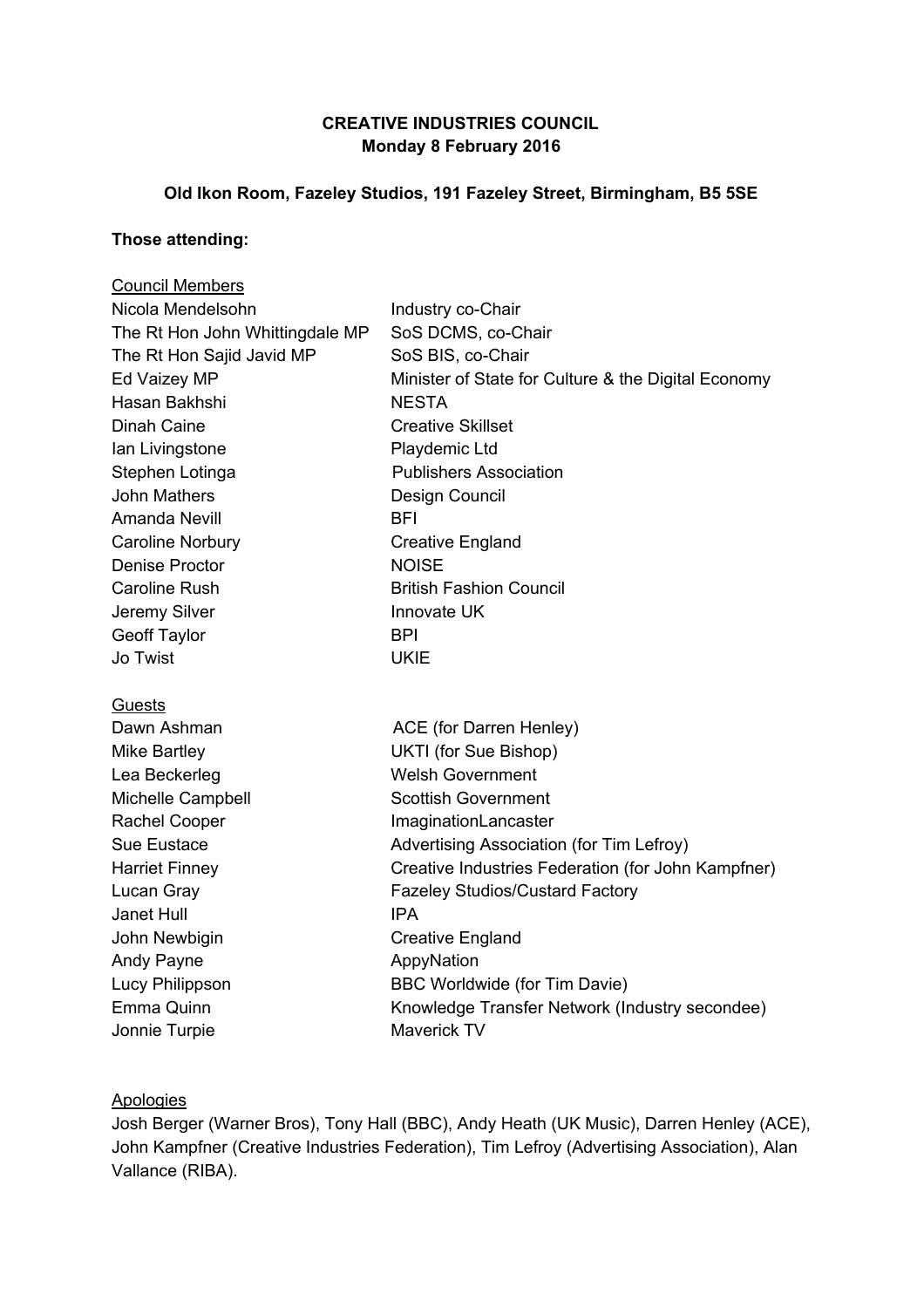### Item 1 - introductions and matters arising

1. Nicola Mendelsohn (NM) acknowledged the first CIC meeting to be held outside London, said it would not be the last and stressed the importance of considering the regions in the strategy refresh. She referenced the latest statistics as showing the strength of the creative industries (including 70% of CI jobs being outside London). She thanked everyone for their work on the strategy refresh. New members were introduced. There were no matters arising and the minutes of the last meeting were agreed.

## Item 2 - Chair updates

- 2. John Whittingdale (JW) stated it was great to be in Birmingham and a good idea to get out of London for a meeting. He said that the SR outcome was very positive for the CIs. He pointed out that subsidised arts were crucial for the CIs, generating wealth and jobs. He also referenced the latest statistics - in 2014 CIs contributed over £84bn to the UK economy.
- 3. JW informed the group about the UK-Republic of Korea creative industries forum in March at the BFI and thanked Caroline for her contribution to the fashion showcase.
- 4. JW talked about the BBC charter review consultation, including an analysis of 192,000 responses. He mentioned the roundtables with Armando Iannucci, set up to discuss the BBC's creative strength and what more the BBC can do - governance is critical. The White Paper was due to be published in May, after the local elections.
- 5. Sajid Javid (SJ) talked about the SR outcome and how areas of most importance to CI sector had been protected - eg spending on further education and skills (including apprenticeships) will increase by 30% in real terms by 2020. He said the apprenticeship levy is the big change and BIS was working closely with the creative industries, to take into account their concerns in the design of the scheme.
- 6. SJ highlighted that the GREAT campaign budget was set for the next 5 years and funding had increased and that exports would be a big focus going forward.

# Item 3 - Introduction from host and manager of Fazeley Studios/Custard Factory

7. Lucan Gray (LG) gave the group a brief history and background to Fazeley Studios. He said that CIs could spur a regeneration of UK cities. He said that while the Digbeth creative community (Fazeley & Custard Factory) was characterised by small start up businesses, they were also looking to attract some larger, more established businesses - the current working population in the cluster is around 2,000, but the aim is to increase this to 5,000. He said that what was happening in the area would have been unimaginable 5 years ago, but lower costs coupled with better transport links to London made it an attractive proposition for companies to relocate.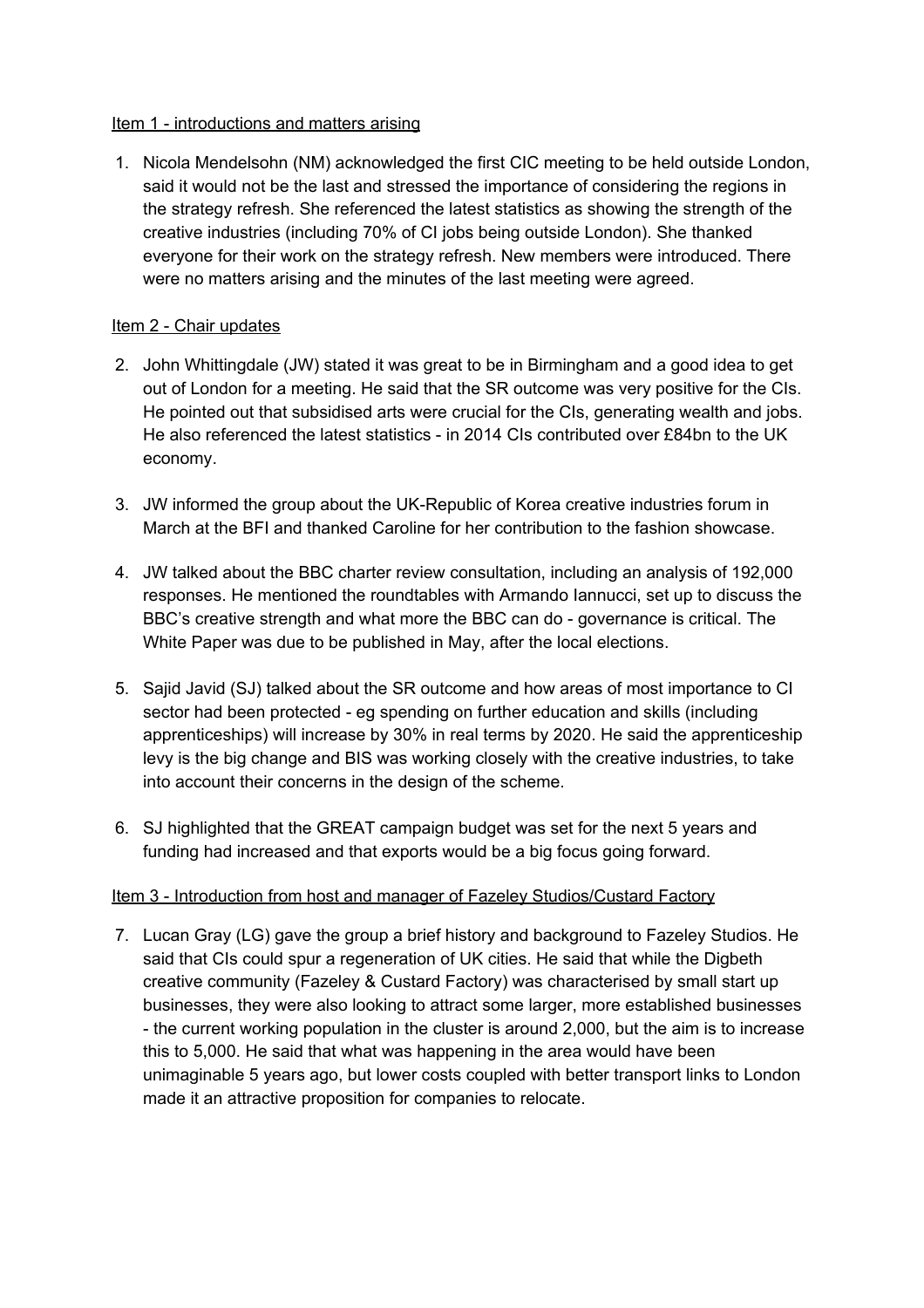#### Item 4 - Regional priorities

- 8. John Newbigin (JN) talked to his paper on regional priorities. He said that the first regions and clusters sub-group meeting had a broad ranging and comprehensive regional representation, including from the higher education sector. He explained that the purpose of the group was not for members to lobby for their own regions but to:
	- look and comment on national policy which will impact on regions
	- crossover with local and regional initiatives
	- work to make creative economy thinking more holistic and inclusive
- 9. He said that the group should feed into CIC and government thinking first action proposed was a letter to new mayors and new devolved authorities, setting out steps they can take to help the CIs thrive.
- 10. JN introduced Jonnie Turpie (JT) who gave a brief overview of the work done in greater Birmingham including the establishment of Birmingham Creative City Partnership (BCCP) to put culture & CIs on regional growth agenda. The BCCP worked with national agencies (eg ACE, BFI, BBC, Creative England & Creative Skillset) to develop city region plans for the sector. It has made good progress since its establishment in developing the cultural offer and attracting new businesses and inward investment.
- 11. JT said that BCCP had been asked for a shortlist of priorities for the next phase of growth and talked about some of the public/private sector projects underway.
- 12. He said it was important to retain creative talent in the region and that more needed to be done on diversity. Although there are signs that some young people from diverse backgrounds are following entrepreneurial ambitions, continued pressure should be encouraged through broadcasting, CI, skills and regional cluster policies.
- 13. Rachel Cooper (RC) from ImaginationLancaster at Lancaster University talked about the 4 creative exchange research centres funded by AHRC to work with the CIs:
	- React (Bristol, Cardiff and south west)
	- Creative Works (Queen Mary University, London)
	- Design Works (Scotland)
	- Creative Exchange (Lancaster University, Newcastle University and the Royal College of Art)
- 14. Much of the research centres' work was with micro businesses, and there was a focus on getting academics out into the 'real world' so they could give students a real understanding of the sectors they were looking to work in. She saw universities as R&D hubs in the regions, and stressed their role as a civic 'pull' in the regions
- 15. SJ welcomed RC's presentation. Regional devolution was a priority for the Government, and universities had an important role to play in coordinating support for the creative industries in the regions. Central government was very receptive to ideas from the local level. He noted that the first regional export trade mission to China had recently taken place, with a focus on the Northern Powerhouse, with a future one planned for the **Midlands**
- 16. JW welcomed JN's work, and highlighted support for CIs outside London including ACE, Hull City of Culture and BBC's move to Salford.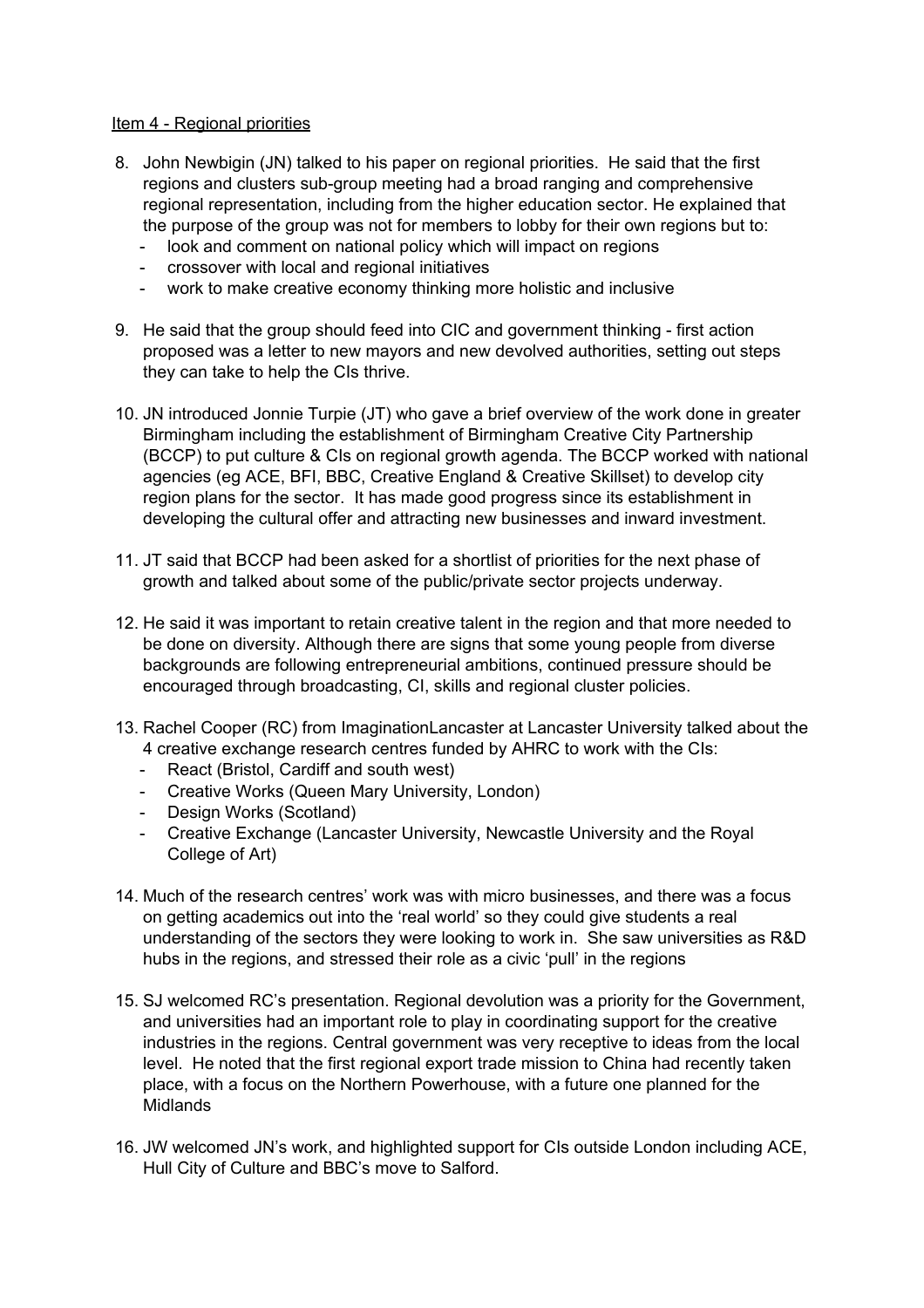### Item 5 - Strategy refresh - strategy presentations and discussion

- 17. Emma Quinn (EQ) talked to the papers circulated before the meeting, setting out the revised strategy's vision, terms of reference and publication schedule. Members were invited to send in any further thoughts on the draft strategy **[Action: CIC members]**.
- 18. NM said position of industry co-chair should also be reviewed on a regular basis and asked CIC members their thoughts. **[ACTION: CIC members]**. NM also requested that CIC members' organisations tie in any upcoming announcements to coincide with strategy launch proposed for June.
- 19. Caroline Norbury (CN) presented the Access to Finance & Growth draft chapter. Main points were: the establishment of the British Business Bank venture capital trust CI fund; crowdfunding for CIs getting more coverage; increased & improved investment in IP; still difficult to get finance for new businesses at early stage; investment-led readiness; helping CI businesses to scale; access to finance outside London.
- 20. Andy Payne (AP) presented the Digital Infrastructure draft chapter. Main points were: digital infrastructure vital to UK business and economy; looking forward to Ofcom 10-yearly review; clustering essential - giving access to markets; the group had set out a 2 year plan to include:
	- research into business clusters
	- opening up competition investment into so-called black spots
	- educating and understanding businesses
	- cities & towns competing for business driving market for digital infrastructure
	- Ofcom comparison table
- 21. Dinah Caine (DC) presented the Education and Skills draft chapter. Main points were: MBA in CIs launched; the importance of a lifelong education and skills agenda, ensuring the apprenticeship levy delivered for the creative industries, and engagement at a senior level with DfE on the careers and schools agenda (linking in with the work of the regional sub-group).
- 22. Geoff Taylor (GT) presented the IP draft chapter. Main points were: portability; copyright exception; sharing value beyond market; enforcement; education & awareness; design rights; tax reliefs; of top 10 global selling music artists, 5 are British.
- 23. Lucy Philippson (LP) presented the International draft chapter. Main points were: data metrics, SMEs & communications; increased focus on priority markets (China, Brazil, USA and EU); inward investment - looking out of London & creating narrative for city hubs.
- 24. Sue Eustace (SE) presented the Regulation draft chapter. Main points were: the importance of ministers expressing support or the CIs to ensure stability and reduce uncertainty; industry should be better at telling positive story re regulation; working better with government; smarter procurement; more joined up advisory services for start-ups at market entry.